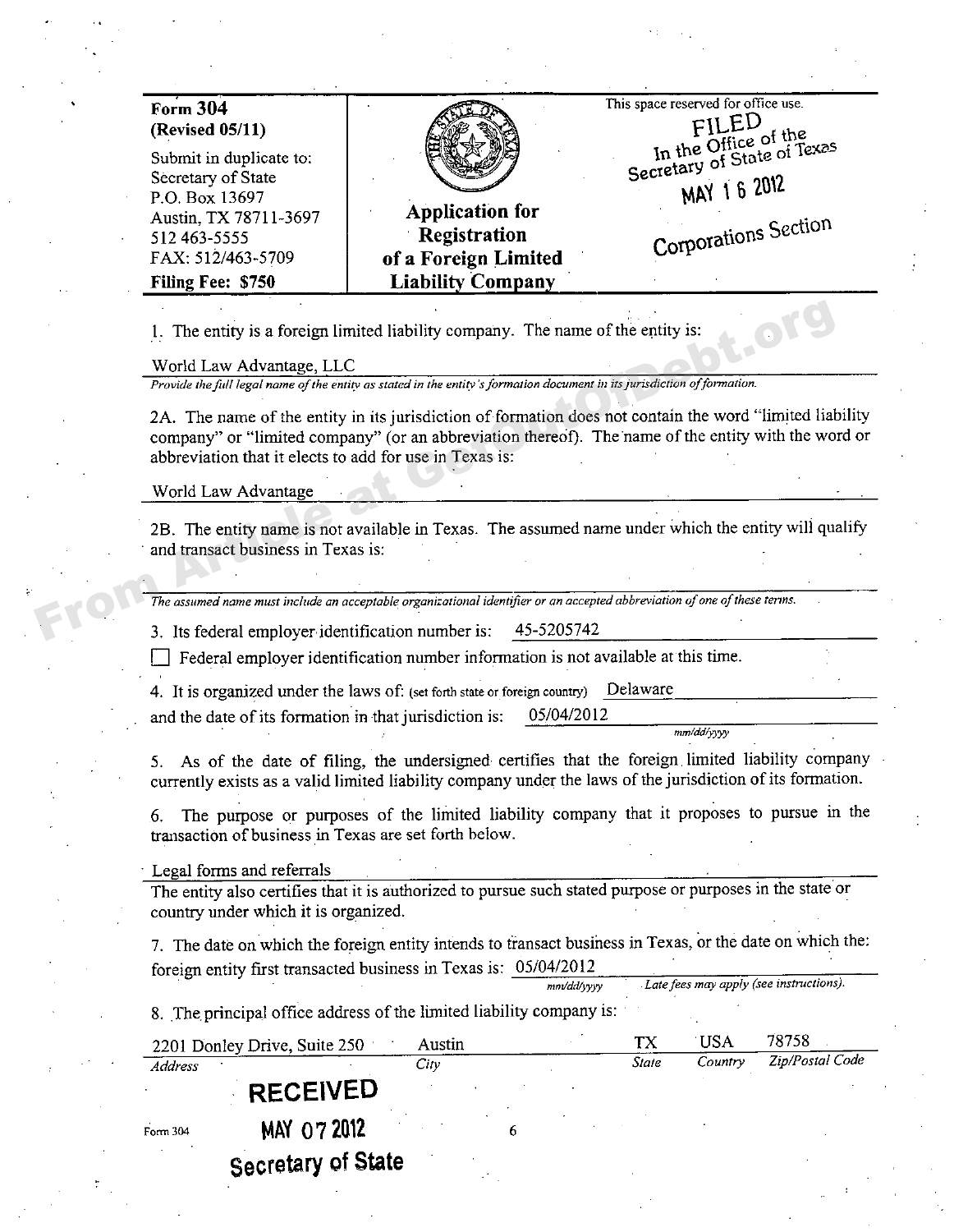Complete item 9A or 9B, but not both. Complete item 9C.

9A. The registered agent is an organization (cannot be entity named above) by the name of:

 $\boxed{\bigcirc}$  9B. The registered agent is an individual resident of the state whose name is:

| nder.<br>- -<br>____   | ________                 |           |               |
|------------------------|--------------------------|-----------|---------------|
| Fire<br>$\sim$<br>Name | ____<br>м.І.<br>$\cdots$ | Last Name | ---<br>Suffix |

9C. The business address of the registered agent and the registered office address is:

| 2201 D<br>Donley Drive, Suite 250<br>$\begin{array}{c} \begin{array}{c} \begin{array}{c} \begin{array}{c} \end{array} \\ \end{array} \end{array} \end{array}$<br>--------<br>_____ | ustin       | ------- | T٦γ   | -----<br>ەر                             |
|------------------------------------------------------------------------------------------------------------------------------------------------------------------------------------|-------------|---------|-------|-----------------------------------------|
| Street Address                                                                                                                                                                     | --<br>– Itv |         | State | $-1$<br>$\sim$<br>$\angle$ ode<br>Lip ' |

10. The entity hereby appoints the Secretary of State of Texas as its agent for service of process under the circumstances set forth in section 5.251 of the Texas Business Organizations Code.

11. The name and address of each governing person is:

|           | Derin                                                                                                           | $\mathbf R$ | Scott                                     |       |         |                    |
|-----------|-----------------------------------------------------------------------------------------------------------------|-------------|-------------------------------------------|-------|---------|--------------------|
|           | <b>First Name</b>                                                                                               | MI          | Last Name                                 |       |         | Suffix             |
| OR        | IF ORGANIZATION                                                                                                 |             |                                           |       |         |                    |
|           |                                                                                                                 |             |                                           |       |         |                    |
|           | <b>Organization Name</b>                                                                                        |             |                                           |       |         |                    |
|           |                                                                                                                 |             |                                           |       |         |                    |
|           | 1507 Ospay Rida Loop<br>Street or Mailing Address                                                               |             | <u>Lago Vista, TX.</u><br><sup>Citv</sup> | State | Country | 76 Y S<br>Zip Code |
|           |                                                                                                                 |             |                                           |       |         |                    |
|           | NAME AND ADDRESS OF GOVERNING PERSON (Enter the name of cither an individual or an organization, but not both.) |             |                                           |       |         |                    |
|           | IF INDIVIDUAL                                                                                                   |             |                                           |       |         |                    |
|           |                                                                                                                 |             |                                           |       |         |                    |
|           | First Name                                                                                                      | MI          | Last Name                                 |       |         | Suffix             |
| OR        |                                                                                                                 |             |                                           |       |         |                    |
|           | IF ORGANIZATION                                                                                                 |             |                                           |       |         |                    |
|           |                                                                                                                 |             |                                           |       |         |                    |
|           | <b>Organization Name</b>                                                                                        |             |                                           |       |         |                    |
|           |                                                                                                                 |             |                                           |       |         |                    |
|           | <b>Street or Mailing Address</b>                                                                                |             | City                                      | State | Country | Zip Code           |
|           |                                                                                                                 |             |                                           |       |         |                    |
|           | NAME AND ADDRESS OF GOVERNING PERSON (Enter the name of either an individual or an organization, but not both.) |             |                                           |       |         |                    |
|           | IF INDIVIDUAL                                                                                                   |             |                                           |       |         |                    |
|           |                                                                                                                 |             |                                           |       |         |                    |
|           | <b>First Name</b>                                                                                               | ML          | Last Name                                 |       |         | Suffix             |
| <b>OR</b> |                                                                                                                 |             |                                           |       |         |                    |
|           | <b>IF ORGANIZATION</b>                                                                                          |             |                                           |       |         |                    |
|           |                                                                                                                 |             |                                           |       |         |                    |
|           | Organization Name                                                                                               |             |                                           |       |         |                    |
|           |                                                                                                                 |             |                                           |       |         |                    |
|           |                                                                                                                 |             |                                           |       |         |                    |

 $OR$